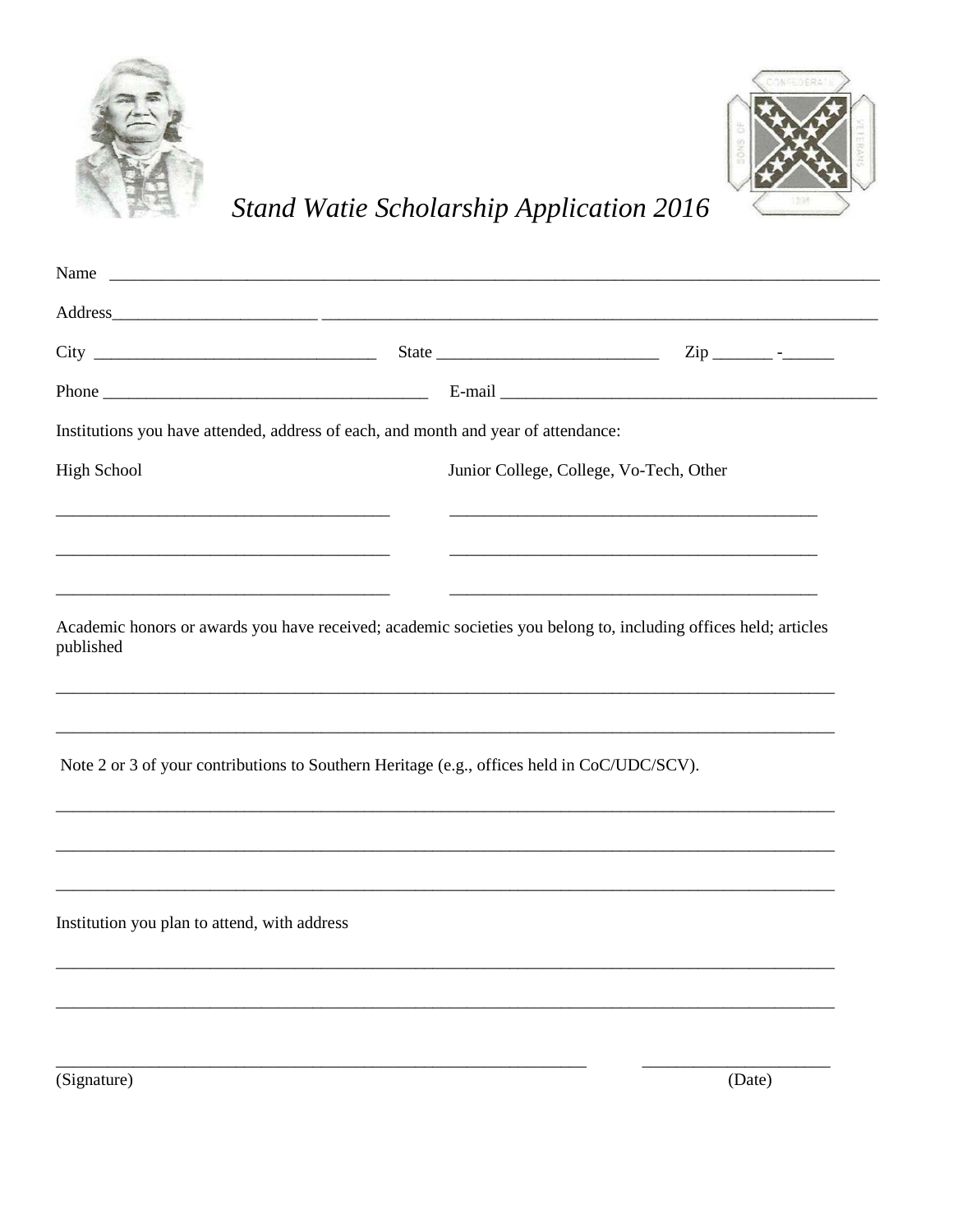# 1. ELIGIBILITY: You must be

- a) a member in good standing in one of these organizations:
	- 1) Sons of Confederate Veterans
	- 2) Children of the Confederacy
	- 3) United Daughters of the Confederacy
- b) a student at an accredited college or university, and be
- c) an undergraduate classified as a sophomore, junior, or senior.

# 2. AMOUNT AND FREQUENCY OF AWARD

- a) Awards shall be made annually, not exceeding \$1000, unless so determined by the Scholarship Committee.
- b) Awards shall be made only one time per applicant.

## 3. APPLICATION REQUIREMENTS

- a) Letter of application including your statement of
	- 1) the degree you are seeking, and the field of study you plan to pursue;
	- 2) the position you plan to seek upon completion of studies, and, your career aspirations;
	- 3) Service to your community, and service promoting Southern Heritage; and
	- 4) Your need for financial support.

 b) Proof of current membership in one of the organizations listed above, by letter from an officer of your local camp or chapter, or photocopy of a current member card.

c) A personal data form (the "Stand Watie Scholarship Application" sheet).

 d) Three letters of recommendation attesting to your character, ability, and dependability. At least one letter should be from an educator or other person in a position to judge you in a situation involving responsibility. Letters should cover any points that will aid the committee in making its decision. Letters from relatives are not acceptable. The letter writer must provide contact information, and if with an organization, use letterhead stationery. Preference will be given to candidates whose letters are sealed in an envelope, with the recommender's signature across the seal, or mailed directly from the recommender to the chairman.

e) Copies of diplomas, awards, or honors, attesting to your academic potential.

f) Official college or university transcripts, sent directly from the institution.

g) All materials will need to be received at the address below, no later than June  $15<sup>th</sup>$ , to be considered for an award.

h) electronic submission of materials other than college transcripts and recommending letters is acceptable.

### 4. ANNOUNCEMENT OF SELECTIONS

We will notify you as soon as possible after selections have been made. Selection shall be published in the *Confederate Veteran* magazine. News releases should be provided to your home town newspaper and other media.

Send materials to

Chair Vernon R. Padgett, Ph.D. Stand Watie Scholarship Fund 5412 Citrus Grove Place Whittier, California 90601-2311 [vp09@earthlink.net](mailto:vp09@earthlink.net)